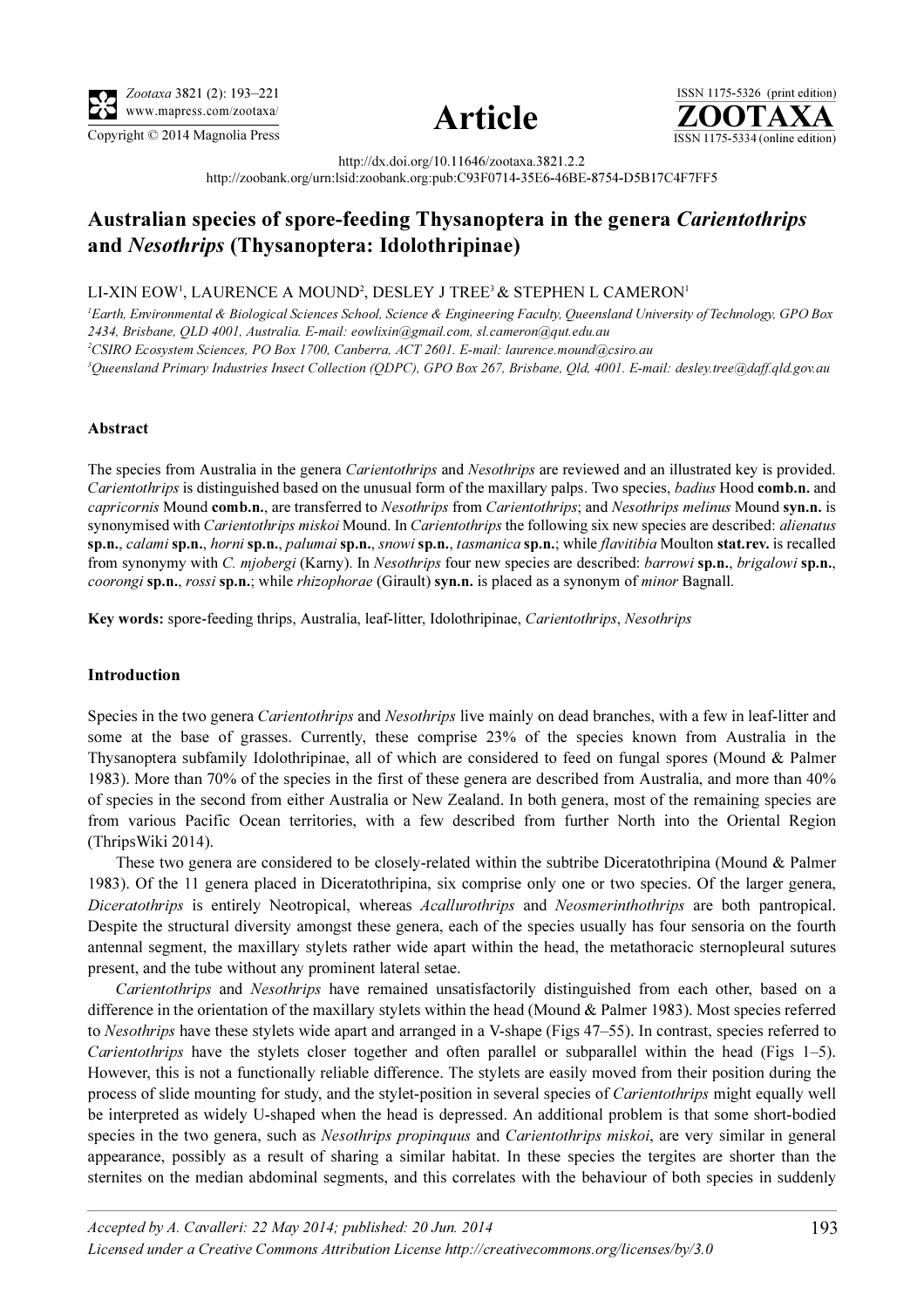# Nesothrips yanchepi Mound, 1974a: 71

(Fig. 58)

This species remains known only from the original series of two females and one male taken from sedges in Western Australia just north of Perth. It is similar to *carveri* and *minor*, but with the third antennal segment less slender at the base and extensively yellow (Fig. 58). The single male paratype has enlarged fore femora and large fore tarsal tooth.

Diagnosis. Micropterous, body and legs dark brown, hind femora and hind tibiae yellow only at extreme apices, tarsi yellow; head as long as wide, postocellar setae acute and arising on tangent between posterior margins of hind ocelli; postocular setae long and acute; pronotal am and aa setae small and acute, ml, epim and pa welldeveloped; metanotum with equiangular reticulation laterally but smooth medially; pelta with large median lobe and broadly joined lateral lobes; tergites II–VII with wing-retaining setae very long and straight, discal area with one pair of small setae medially; tergite IX setae about 0.6 as long as tube.

### Acknowledgements

The authors are grateful to Neil Taverner (Snowie) for extensive help during field work on Norfolk Island, to Alice Wells for her botanical skills and field assistance, and to Katherine Thomson for her assistance in field work and microscope slide preparation. This paper is part of doctoral studies by LXE at Queensland University of Technology, Brisbane, and is funded by a QUT Postgraduate Award scholarship. LAM and DJT received support from a BushBlitz grant from the Australian Biological Resources Study, Canberra. SLC is supported by an Australian Research Council Future Fellowship (FT120100746).

### References

- Bagnall, R.S. (1916) Brief descriptions of new Thysanoptera VIII. Annals and Magazine of Natural History, Series 8, 17, 397–412.
- http://dx.doi.org/10.1080/00222931608693804
- Girault, A.A. (1927) Thysanoptera Nova Australiensis II. Published privately, Brisbane, 2 pp.
- Girault, A.A. (1928) Some Insecta and a new all highness. Notes compiled in fear and sorrow. Published privately, Brisbane, 4 pp.
- Hood, J.D. (1918) New genera and species of Australian Thysanoptera. Memoirs of the Queensland Museum, 6, 121–150.
- Karny, H. (1913) H. Sauter's Formosa-Ausbeute. Supplementa Entomologica, 2, 127–134.
- Karny, H. (1920) Nova Australska Thysanoptera, jez nashbiral Mjöberg. Casopis Ceskoslovenské spolecnosti entomologiscké, 17, 35–44.
- Kirkaldy, G.W. (1907) On two Hawaiian Thysanoptera. Proceedings of the Hawaiian entomological Society, 1, 102-103.
- Moulton, D. (1944) Thysanoptera of Fiji. Occasional Papers of the Bishop Museum, 17, 267–311.
- Moulton, D. (1968) New Thysanoptera from Australia. Proceedings of the California Academy of Science, 36, 93–124.
- Mound, L.A. (1974a) Spore-feeding Thrips (Phlaeothripidae) from leaf litter and dead wood in Australia. Australian Journal of Zoology[, Series 22, 27, 1–106.](http://dx.doi.org/10.1071/ajzs027) 
	- [h](http://dx.doi.org/10.1071/ajzs027)ttp://dx.doi.org/10.1071/ajzs027
- Mound, L.A. (1974b) The Nesothrips complex of spore-feeding Thysanoptera (Phlaeothripidae: Idolothripinae). Bulletin of British Museum Natural History (Entomology), 31, 109–188.
- Mound, L.A. (2004) Australian long-tailed gall thrips (Thysanoptera: Phlaeothripinae, Leeuweniini), with comments on related Old World taxa. Australian Journal of Entomology[, 43, 28–37.](http://dx.doi.org/10.1111/j.1440-6055.2004.00406.x)  [h](http://dx.doi.org/10.1111/j.1440-6055.2004.00406.x)ttp://dx.doi.org/10.1111/j.1440-6055.2004.00406.x
- Mound, L.A. & Marullo, R. (1996) The Thrips of Central and South America: An Introduction. Memoirs on Entomology, International, 6, 1–488.
- Mound, L.A. & Morris, D.C. (1999) Abdominal armature and the systematics of Xaniothrips species (Thysanoptera: Phlaeothripidae), kleptoparasites of domicile-producing thrips on Australian Acacia trees. Australian Journal of Entomology[, 38, 179–188.](http://dx.doi.org/10.1046/j.1440-6055.1999.00111.x)

[h](http://dx.doi.org/10.1046/j.1440-6055.1999.00111.x)ttp://dx.doi.org/10.1046/j.1440-6055.1999.00111.x

- Mound, L.A. & Palmer, J.M. (1983) The generic and tribal classification of spore-feeding Thysanoptera (Phlaeothripidae: Idolothripinae). Bulletin of the British Museum Natural History (Entomology), 46, 1–174.
- Mound, L.A. & Walker, A.K. (1986) Tubulifera (Insecta: Thysanoptera). Fauna of New Zealand, 10, 1–140.